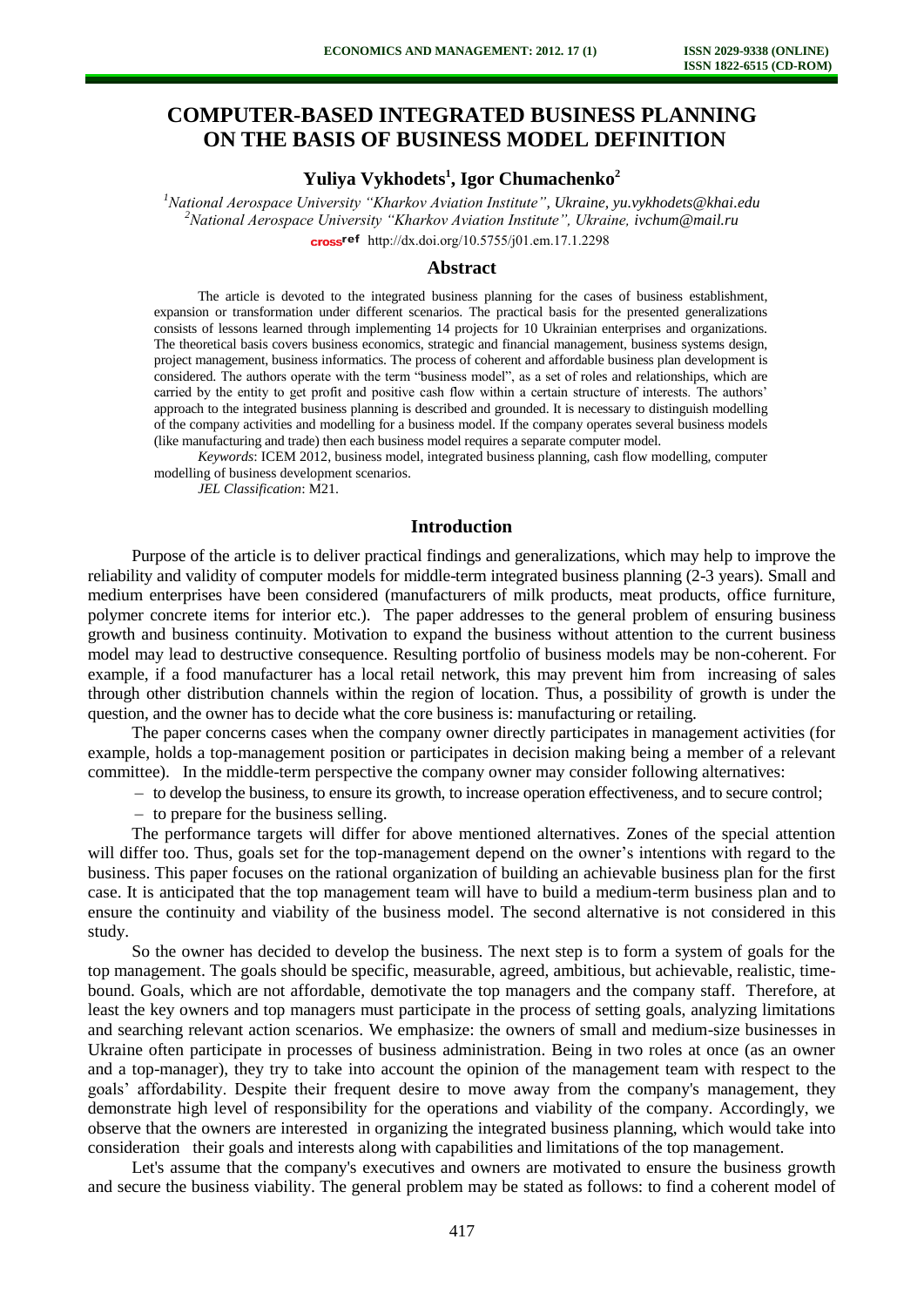goals and build an appropriate business plan by means of integrating efforts and information from owners and top management. Here we distinguish the two main practical problems, which should be solved: to ensure parties' motivation and to organize communications. The local modelling task is to construct a flexible electronic searching model in order to determine realistic and achievable combination of goals and manageable business parameters. Thus, described approach was applied for creating coherent procedures and modelling tools. Advantages of the combined efforts in the integrated business planning are obvious: 1) all the parties involved see the sources of the operational, financial and investment decisions; 2) every participant sees and understands how the combination of these decisions is effective, realistic and affordable; the participants make judgements based on their own work context and communicate to each other.

**Methodology.** The practical basis for the presented generalizations consists of lessons learned through implementing 14 projects for 10 Ukrainian enterprises and organizations. One of the authors took part in all the projects as an external consultant or a project team member. The projects were initiated by the owners and were positioned as business development projects. In fact, 5 projects were rejected after the feasibility study phase. The tasks itself required to build a simulation tool in order to check compatibility of investment and financing plans with the operating activity.

Generalized questions from the owners were the following: 1) what part of the business diversification/integration project expenses may be financed from the current operating income; 2) how certain financing sources affect the business and its viability; 3) what maximum affordable growth is feasible for the company with current facilities; 4) what production output should be planned for the new business; 5) when the company will be able to finance the equipment modernization; 6) how to inspire top-managers to ambitious but prudent business plans; 7) possible profit and cash flow under the current conditions and most probable changes. These different issues required to describe the current business model and to organise a platform for joint modelling of changes by the key decision makers.

The last project (2010) was already positioned as organizing the middle-term business planning through effective collaboration procedures between owners and top-managers in order to ensure both business growth and viability.

The theoretical basis covers following scopes of knowledge: business economics, strategic and financial management, business systems design, project management. The practical application requires a tool for scenario planning and here we address to the work of Schoemaker (1995). The most relevant publication according to the business model definition and classification is the MIT study of business models (Maloni *et al.*, 2006). Klang, Wallnöfer & Hacklin (2010), Linder & Cantrell (2000), Osterwalder & Pigneur (2004), Ostenwalder, Pigneur & Tucci (2005) have provided in-depth studies of business model ontology, typology, definitions, impact of the business model on corporate information systems and distinctions between business model and enterprise model, business process model. Review of open sources, available in English and Russian language has shown that application of the business model concept for computer-based integrated business planning is not well elaborated and discussed. Osterwalder and Pigneur (2004) define strengths of the business model concept and include "the ability to create a transparent big picture of a business and to externalize the relationships and dependencies of the business elements".

#### **Description of the modelling tool**

The project teams had to create a computer model for middle-term business planning. Business owners or top managers were the end-users. The model was to help its users in the following:

- 1) to test various scenarios of growth / expansion / transformation (profits and cash flow, risks, sensitivity);
- 2) to find such values of inputs (managed business parameters) those allow achieving the desired financial results.

The logic of the model building and its further use is shown on the Figure 1. The models of growth and resource inputs are the basis for calculating production volume, revenue and cost estimates.

The cash flow depends on the production output and payment/delivery conditions applied to suppliers and clients. The activity of the previous and subsequent periods affects on the cash flow of the current period. Thus we obtain a model of operating income, expenses, and cash flow.

This model provides an insight into the operations of the business. In fact, it is description of the current business model. Then the operating model is added with non-operating plans (investment and financial plans reflecting prospective projects and plans for entering new businesses). The result is an integrated model of income, expenses and cash flow. Other important controlled indicators may be added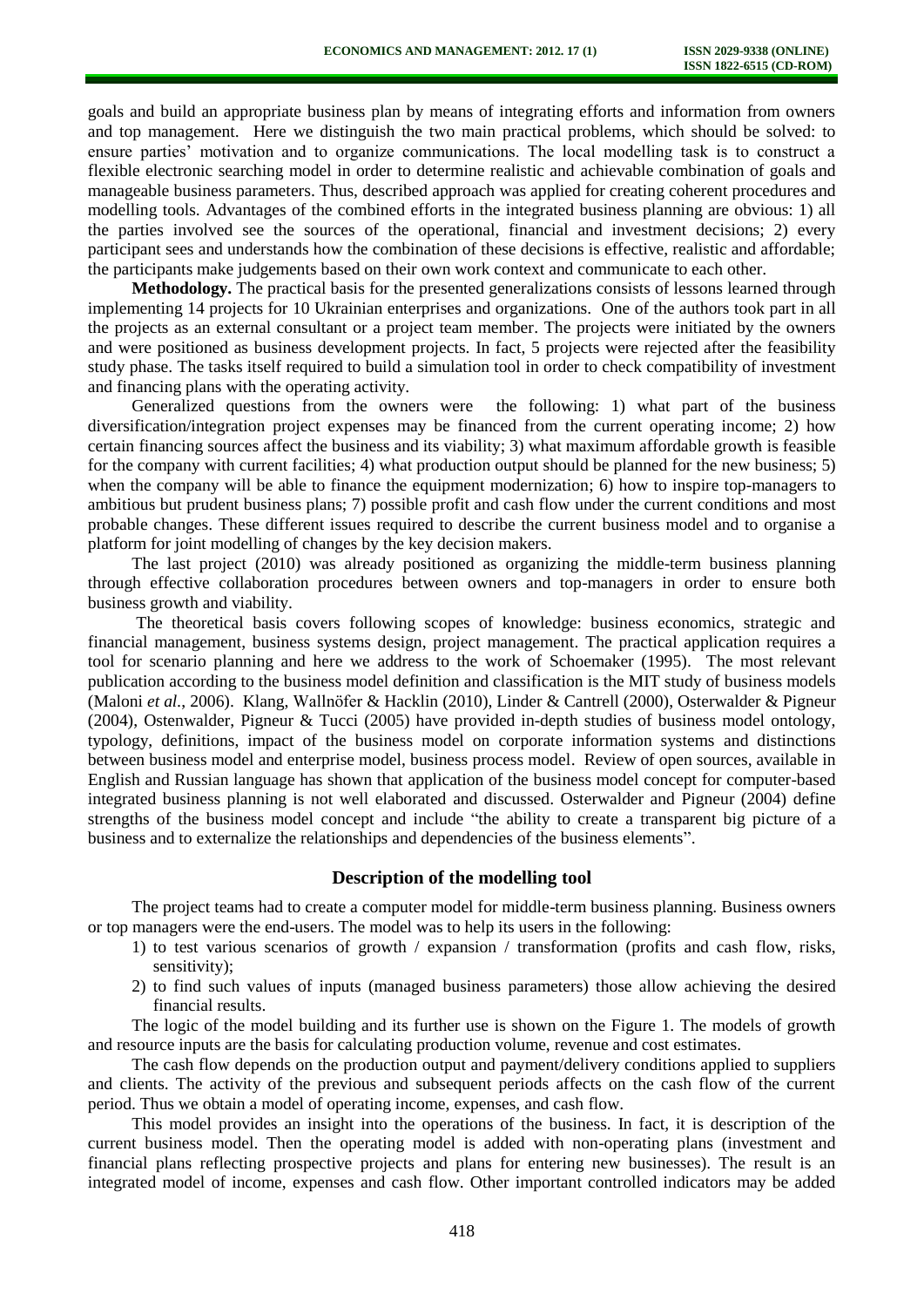too, if the model allows. The modelling output shows the resulting indicators. The model users decide how acceptable are the plans introduced under the given conditions.



**Figure 1.** The modelling logic

Following assumptions were applied:

- Assumption about the business model constancy. The model is based on statistical data and resource consumption model. So, it is intended for checking decisions which do not lead to business model change. We define business model as a set of roles and relationships, which are carried by the entity to get profit and positive cash flow within a certain structure of interests. The given assumption is essential. A scenario may anticipate some changes in the business model and can show its financial and economic affordability and expediency. However, in practice it can appear not viable as the company has not the proper structure and processes. The business model creates requirements and limitations for the sourcing strategy, pricing policy, resource consumption, terms of payment/delivery etc. So, each considered business model requires separate modelling of incomes, resource consumption and cash flow. Investment decisions which do not influence business model change: production facilities replacement/ modernization; expansion of capacities; reconstruction of buildings.This assumption is a basis of the whole modelling process, because the operating income sources and the cost drivers depend on a complex of roles and communications which are incurred by the company in the given direction of activity. Thereupon the first and main step is to define the set of maintained business models. Working as an agent and as a distributor are different business models. The parity of direct and indirect expenses, drivers of expenses, model of calculation of expenses and risks will be different for these two roles. Therefore each business model should be reflected in the simulation tool. Identifying the business model is a separate scientific and practical problem. The MIT study of business models (Maloni et al., 2006) gives a good insight into the problem. Identification of the business model change is essential for business planning, especially when several scenarios are considered. Linder and Cantrell (2000) in their working paper propose four basic types of change models: realization models, renewal models, extension models, and journey models. Change models may help in generating scenarios of business development and identification of time boundaries for each business model considered.
- Assumption about constancy of BOM and manufacturing technique during a planning interval. The subjects for consideration are the planning period (horizon), fiscal year and the planning intervals. The majority of the model users prefer monthly planning. But experience acquired from the food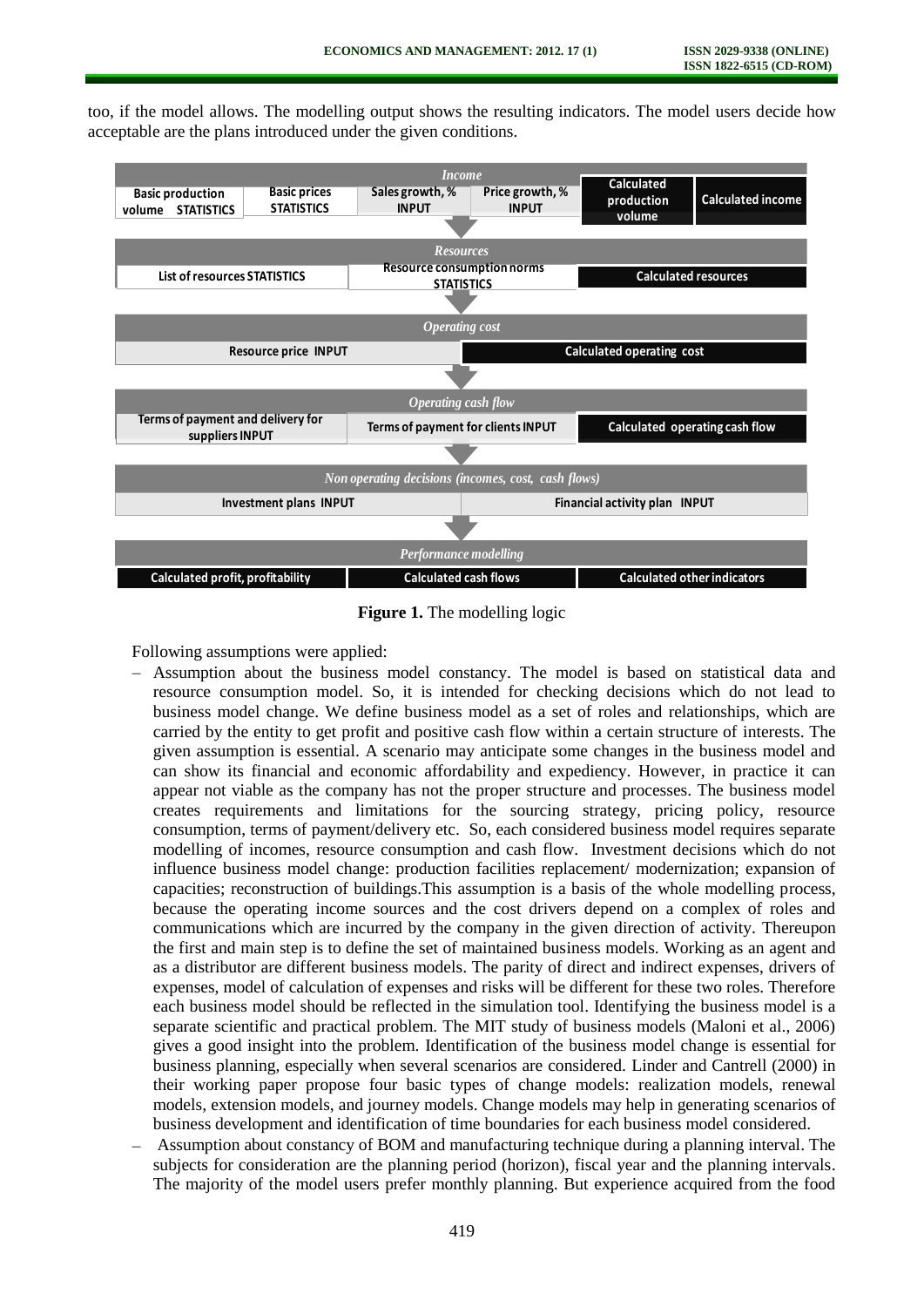industry shows that recipes and resource cost along with internal processes may change according to agricultural seasons and availability of the core resources. If so, it may be more expedient to divide the planning horizon into another time intervals which are more suitable to operate with BOMs, recipes and prices for the core resources. Using a month as a planning interval is common, but creates limitations. Search and choice of an optimum manufacturing technique and recipe are not considered here, as it is more related to operational planning, technological improvement and quality management.

- Assumption about equality between manufacture and shipments within a planning interval. Simulation of stock movement was not introduced.
- Assumption about constancy of terms and conditions of payment/delivery within a time interval. The model of cash outflow was based on the financial behaviour of suppliers and was introduced for every resource. Modelling of operating cash inflow required certain statistics and information about the contract conditions in past and future.

Limitations of the model:

- Only a limited quantity of alternative BOMs may be introduced into the model.
- Current business model can be not optimum itself.
- The company may not have transparent and reasonable practice of budgeting expenses (for example, business trips and transportation of raw materials). This may complicate the process of building resource consumption model and data validity is called in question.
- The context of our projects allowed us to neglect necessity of creating stocks. Although we understand that this is not acceptable for some industries and business models.

Examples of the users' inquiries for upgrading the model:

- Adding a new product/ resource/ BOM / recipe.
- Change in terms of payment/ delivery (for clients or suppliers).
- Change of a resource quantity calculation method, change of a resource price forecasting method.
- Addition/removal of target performance indicators.
- Change of an accounting or depreciation policy.

The models have been created in the spreadsheet (MS Excel). The marginal approach has been implemented and relevant models of income, expenses and cash flow were structured and built. The target performance indicators are:

- Cash flow (a function from the sales, operating costs, payment terms with suppliers and customers, cash inflow and outflow from investing and financing activities).
- Operating income (a function from the basic sales volume, the basic price, the simulated increase in sales volume, the simulated price increase).
- Operating cost (a function from amount of resources, prices for resources).

Depending on the business model, each argument (input) may be presented as a function or variable. The model developer has to obtain set of variables (inputs) that characterize the business. We assign each item to one of the following groups:

- Group 1 includes manageable variables. The input data is an information about intentions to act with certain parameters.
- Group 2 includes unmanageable variables with possibility to predict values. The input data contains expected values of unmanageable parameters.
- Group 3 includes unmanageable variables without possibility to predict values with the necessary degree of certainty. The input data contains conditions of work and environment status. The aim is not to forecast the values, but to make "what-if" analysis for different variants.

So, the content of modelling consists of "what-if" analysis for different values of the variables of group 3 and searching matching values in group 1 ("what has to be done").

## **Description of the model usage process**

Some elements of using similar approach (key roles and responsibilities, procedures of data preparation and input) have been discussed and described by the authors in the research report devoted to project management in machinery manufacturing (Chumachenko et al., 2010).

Here we provide revised and adopted vision of **functions, roles and responsibilities** according to the procedure of business modelling and cases, which are covered here. So, the set of actions connected to the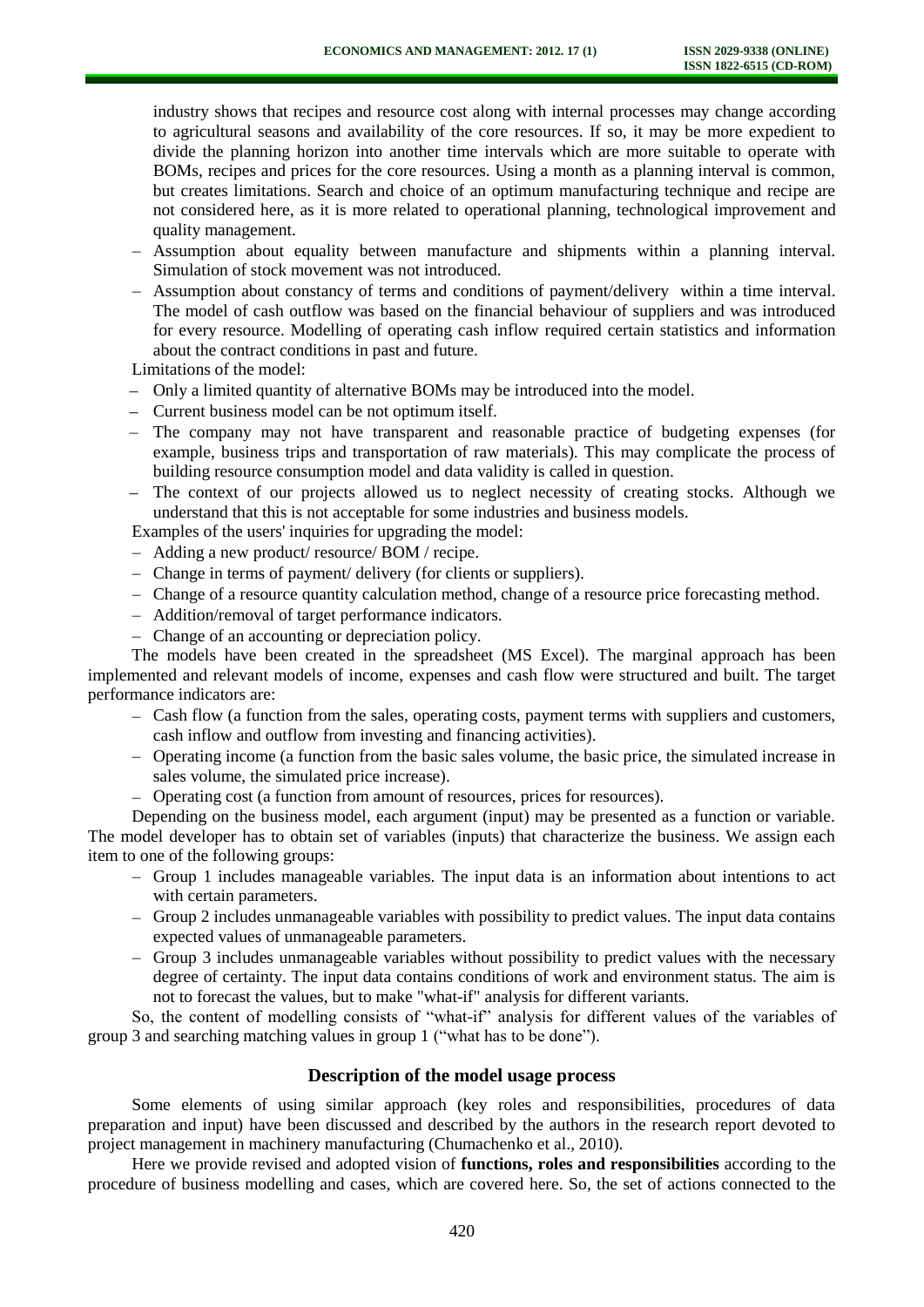model use can be divided into 3 groups:

- Generating scenarios and solutions. This may include ideas about needed changes, resource consumption norms, payment and delivery terms, sales volume, prices, growth of sales and the prices, investment and financial plans, the scenario acceptability analysis. The main role is to identify probable scenario and develop a response to change of an uncontrollable parameter, if it leads to an undesirable outcome. Mentioned actions require forming a business modelling team which may consist of the owner, operating director and chief officers (production, sales, finance, accounting, and other officials if needed).
- Information delivery and analysis. This includes keeping and processing corporate statistics, construction of an adequate resource model which reflects the current business model. Expectations from the staff members involved in this activity are following: to reveal, formalize and review dependences. Sometimes it is necessary to choose the proper method of calculating resource input. For example, it may be grounded that the cost of fuel is a function from the sales volume, cost of raw materials and staff number. It may be necessary to gather the fact sheet about use of resources and to analyze dependence between their consumption and production volume, quantity and cost of raw materials, operating income and other factors. The given functions may be carried out by the Chief economist, financial department and officials who are responsible for the development and performance of the corresponding budgets.
- Technical implementation (data input, updating formulas, report preparation, managing versions of model). These actions require appointing an operator of the model.

Thus, it is necessary to identify the following candidates: leader-coordinator, business modelling team members, information support team members, technical assistant (operator).

Having the model built according to the above mentioned logic, the business modelling team (working group) obtains a modelling instrument. Further success or failure of the modelling process depends on reliability of input data and coordinated actions. Referring to own successful background we deliver here an example of the procedure (Figure 2).



**Figure 2.** The general procedure scheme

The owner or other involved person initiates the modelling procedure with proposing a certain scenario. For example, they've got a proposal to produce their standard products under a private label and have to "try on" this contract. Another case: necessity to set pricing policy and to make "what-if" analysis regarding to currency exchange rates, prices for the core resources.

The leader-coordinator organises a meeting with the business modelling and information supply groups and gives the task to prepare the initial data corresponding to the considered scenario (table 1).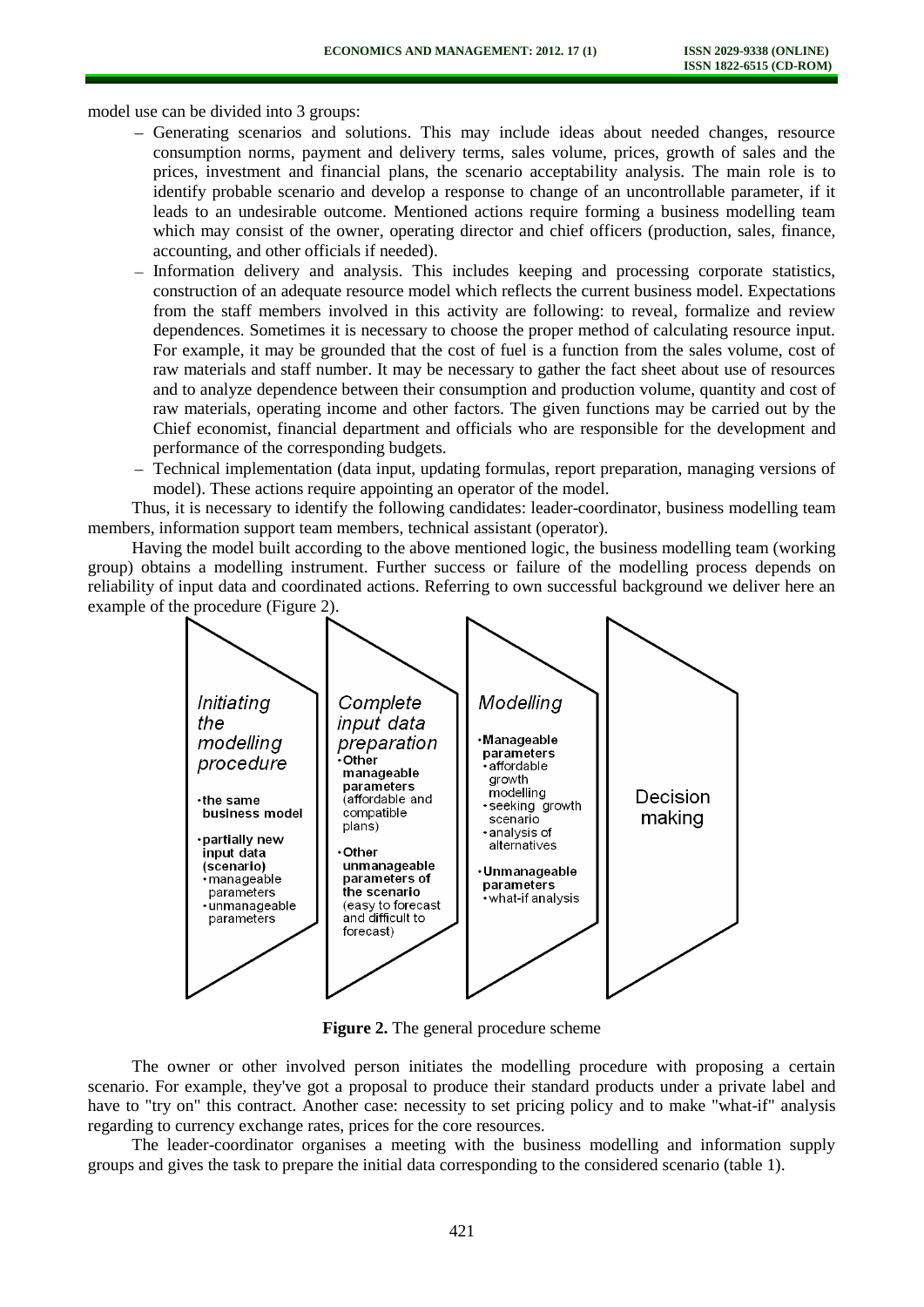| Data                                                     | <b>Responsible officers</b>                        |
|----------------------------------------------------------|----------------------------------------------------|
| Volumes of production and sales                          | Sales manager                                      |
| The average sales prices (current and forecasted)        | Sales manager                                      |
| Data on investment activity (the plan of investments,    | Business development manager / chief technology    |
| incomes and expenses on realization of the basic means)  | officer/owner                                      |
| Data on financial activity (available financing sources, | Chief accountant/owner                             |
| incomes and expenses, cash flow on financial activity)   |                                                    |
| Basic raw materials' prices and their trends             | Supply manager, sales manager, marketing director  |
| Resource model (resource consumption forecast)           | Chief economist                                    |
| Depreciation                                             | Chief economist                                    |
| New products introduction plan                           | Chief economist / sales manager / chief technology |
|                                                          | officer                                            |
| Taxes, inflation forecast                                | Chief accountant                                   |

**Table 1.** Example of responsibility distribution (Chumachenko et al., 2010)

The responsible persons prepare required data and pass it to the technical assistant (operator) by means of exchange forms. Then the operator creates a model version for the considered scenario and enters the obtained data. The created version of the model is to be transferred to the leader-coordinator.

The leader organizes a meeting of the working group for joint decision making as to acceptability of the considered scenario. If the model gives an adverse forecast of performance indicators, the working group may generate and consider some alternatives. The working group approves certain acceptable scenarios as alternatives of the business plan. Considerations may include the following:

- Possibility and needed arrangements to increase the sales price.
- Change in production plan.
- Alternative bills of materials (BOM) for certain products, alternative manufacturing technique.
- Alternative sourcing of materials and financing.
- Postponing or revising the investment plan.
- Possibility to change the terms of payment/delivery.

# **Conclusions**

The business model concept becomes more and more interesting for enterprise owners and topmanagement of small and medium businesses. In this paper we have made an attempt to describe our own experience of its practical application, which was driven by necessity to compare different scenarios and build an affordable and viable business plan. Our propositions concerning use of the business model concept for business planning are following:

- it is necessary to distinguish modelling of the entire company activities and simulation for a separate business model. Each business model (current or future) requires a separate simulation tool. Different scenarios may anticipate different business models and therefore may require different simulation tools as well.
- $-$  The process of integrated intermediate business planning provides three levels of participation: 1) creating scenarios and decision making; 2) organization of necessary accounting and data gathering, search of dependences; 3) technical operation (data acquisition and input).
- $-$  If it is anticipated to switch from one business model to another during the planning horizon, the temporal boundaries for each one should be defined.
- Differences between business models may be reflected in the simulation tools in the following ways:
	- Shifting the variables from one group to another (manageable variable may become unmanageable). Examples: payment terms and conditions, product prices.
	- Changing patterns used to forecast the values of variables.

Described simulation tool, key assumptions, and communication procedures compose an approach to ensure collaboration between company owners and top management. The novelty of the presented approach lays in suggestion that the business model should be considered as a "unit of modelling". Considered combination and consequence of business models define needed configuration of the simulation tool. Thus,